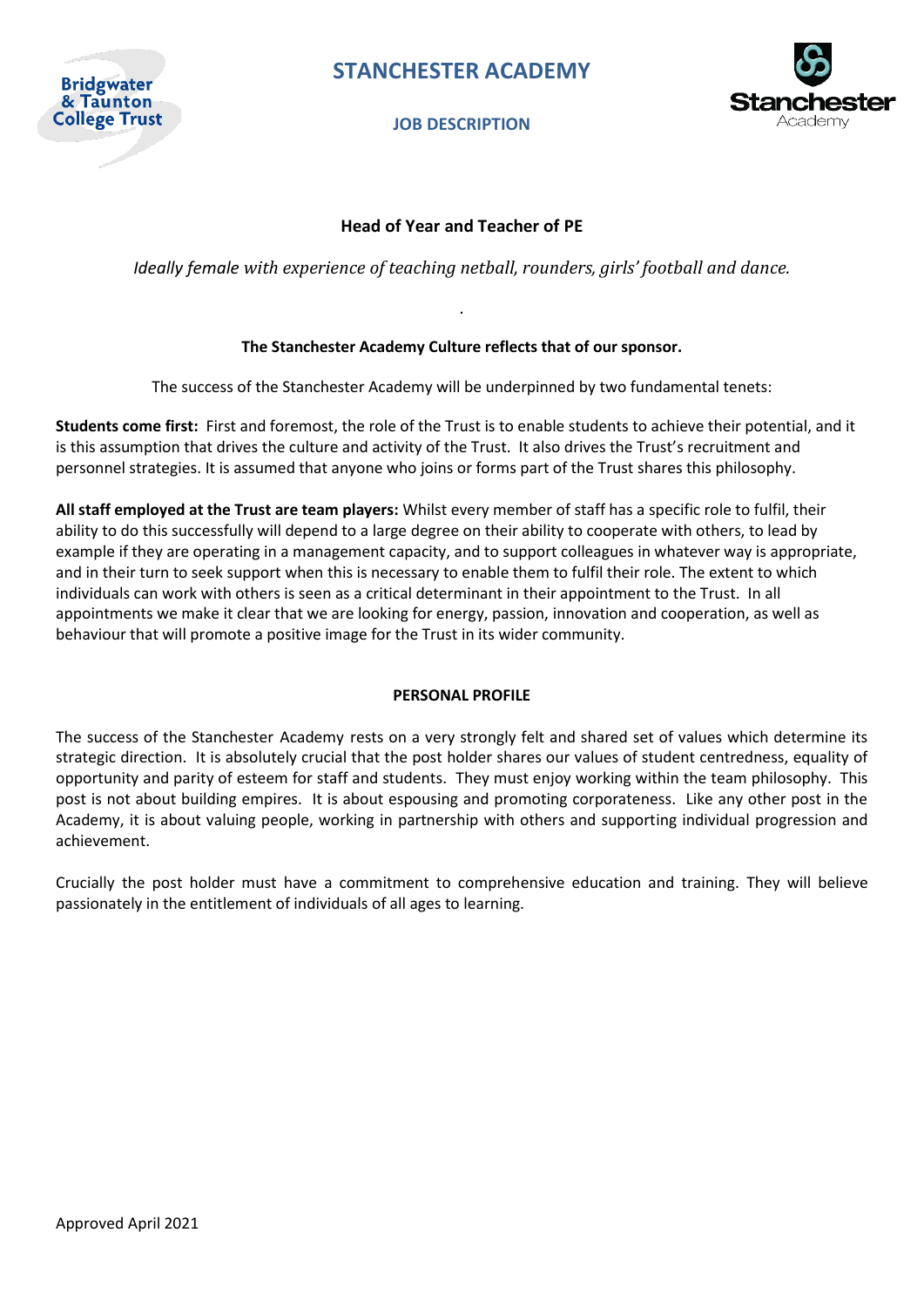

### **JOB DESCRIPTION**



## **Head of Year**

Stanchester is driven by the core value of every child achieves and the overarching vision to nurture a culture with **Ambitious learners who are knowledgeable and literate.**

### **Core purpose**

The post is a key role within the Academy staffing structure which drives pastoral support. This post is responsible for securing the key strategic objectives of the Academy in terms of student outcomes, progression and well-being.

The post holder is required to:

- Support the Academy Leadership Team securing the agreed objectives for the year group.
- Execute exemplary qualities of leadership and management skills at all times to establish a highly effective Pastoral Team.
- Contribute to the curriculum leadership of the Academy to ensure the Academy continually aspires to the highest standards.
- Motivate and work with others to promote a positive culture that promotes personal excellence, equality and high expectations of all members of the Academy.
- Provide a productive learning environment which is engaging and fulfilling for all the young people.
- Act at all times in accordance with the agreed Values and Ethos of the Academy.
- Engage critically and effectively in evaluating the performance of the Year group and forming plans for further development.

#### **Key accountabilities of the post**

- To organise and deliver Year Assemblies. To organise enrichment and extra-curricular activities for the year group.
- To ensure effective induction of new staff in line with school procedures in all matters relating to pastoral care (including their role as a tutor).
- To meet regularly with and work effectively as part of the Heads of Year Team.
- To support the school's ethos and objectives through monitoring of the effective delivery of the school's rewards and sanctions policy.
- To strategically plan for the needs of the students in the year group.
- To attend meetings as required.
- To be responsible for the day to day management and operation of staff within the year team, making appropriate arrangements including appropriate cover work for tutor groups when form tutors are absent.
- To implement an effective tutorial programme including: drop and read, raising attainment, revision strategies and career provision.
- Liaise with colleagues to implement appropriate intervention strategies.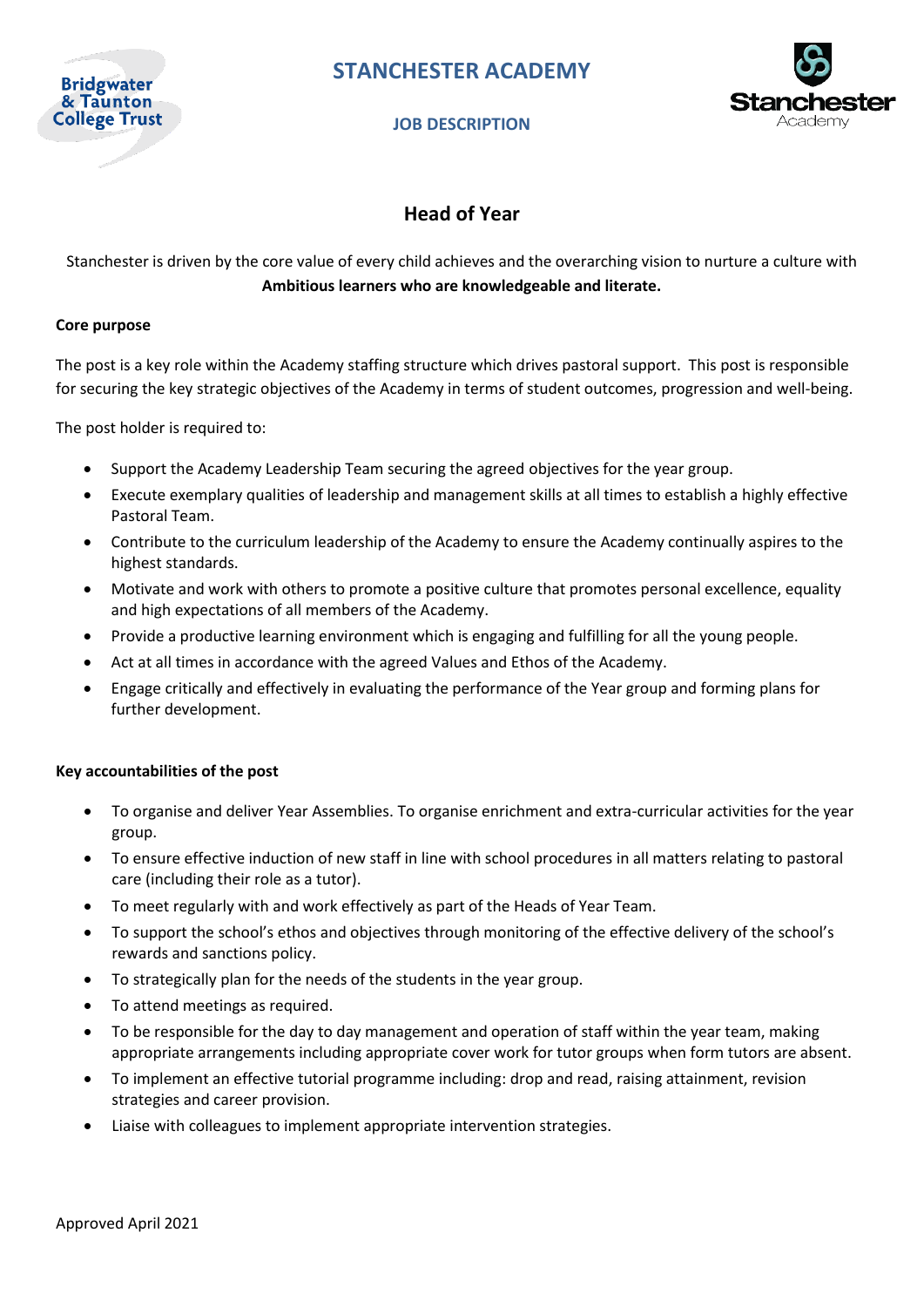

### **JOB DESCRIPTION**



- To regularly monitor academic progress of the year group (Using 4 Matrix); identify students and liaise with tutors and subject areas to take appropriate action on issues arising from data, systems and reports. To monitor the regular setting of targets and review progress on these actions regularly.
- To use the information gathered on academic progress and present a termly report to senior leadership team detailing the interventions that have been implemented to raise attainment.
- To communicate with parents / carers, colleagues, the Local Authority and all appropriate outside agencies as required to ensure students have access to appropriate support and guidance.
- To liaise with the Senior Leadership Team, Curriculum Team Leaders and other staff to follow up and monitor student progress ensuring that individual student's curricular needs are met.
- To ensure that the relevant section of the school self-evaluation process is completed and reviewed regularly, resulting in the completion of an action plan.
- To keep up-to-date with National developments, within the student services area and to actively monitor and respond to developments and initiatives at national, regional and local levels.
- To ensure the monitoring of accurate up-to-date information concerning student's academic attainment and behaviour on the school system (SIMS).
- To ensure registration is effectively carried out by form tutors.
- To regularly analyse and evaluate attendance within the year team and to work with colleagues to track and implement appropriate action for individual students.
- To review the daily record of behaviour & rewards and meet regularly with the Head of Student and Family Support and other colleagues to develop and implement strategies to affect a positive change including Restorative Justice approaches.
- To oversee the relevant celebrations of effort and achievement and Parents Evenings (and other whole year events as required).
- To ensure that year events and relevant information are effectively publicised through the use of the year group notice board, plasma screens and school newsletter.
- To monitor the Year Team budget and ensure appropriate allocation of resources.
- To contribute to the completion of action plans, IBPs, PSPs, IEPs, student files and other reports as required.
- To follow school Policies regarding Safeguarding and Child Protection / LAC issues.
- To contribute to the Anti-Bullying / Racist and Homophobic log as necessary.
- To liaise with the Academy Nurse to ensure Medical plans are in place for students as appropriate.

### **Other Requirements**

- Attends mandatory training, for example, for child protection
- Responsible for the health, safety and welfare of themselves and others.
- To be responsible for the safeguarding and promotion of the welfare of children.
- To be a team player and contribute within your own capabilities towards the Academy vision
- The post-holder may from time to time be required to carry out other duties commensurate with the role